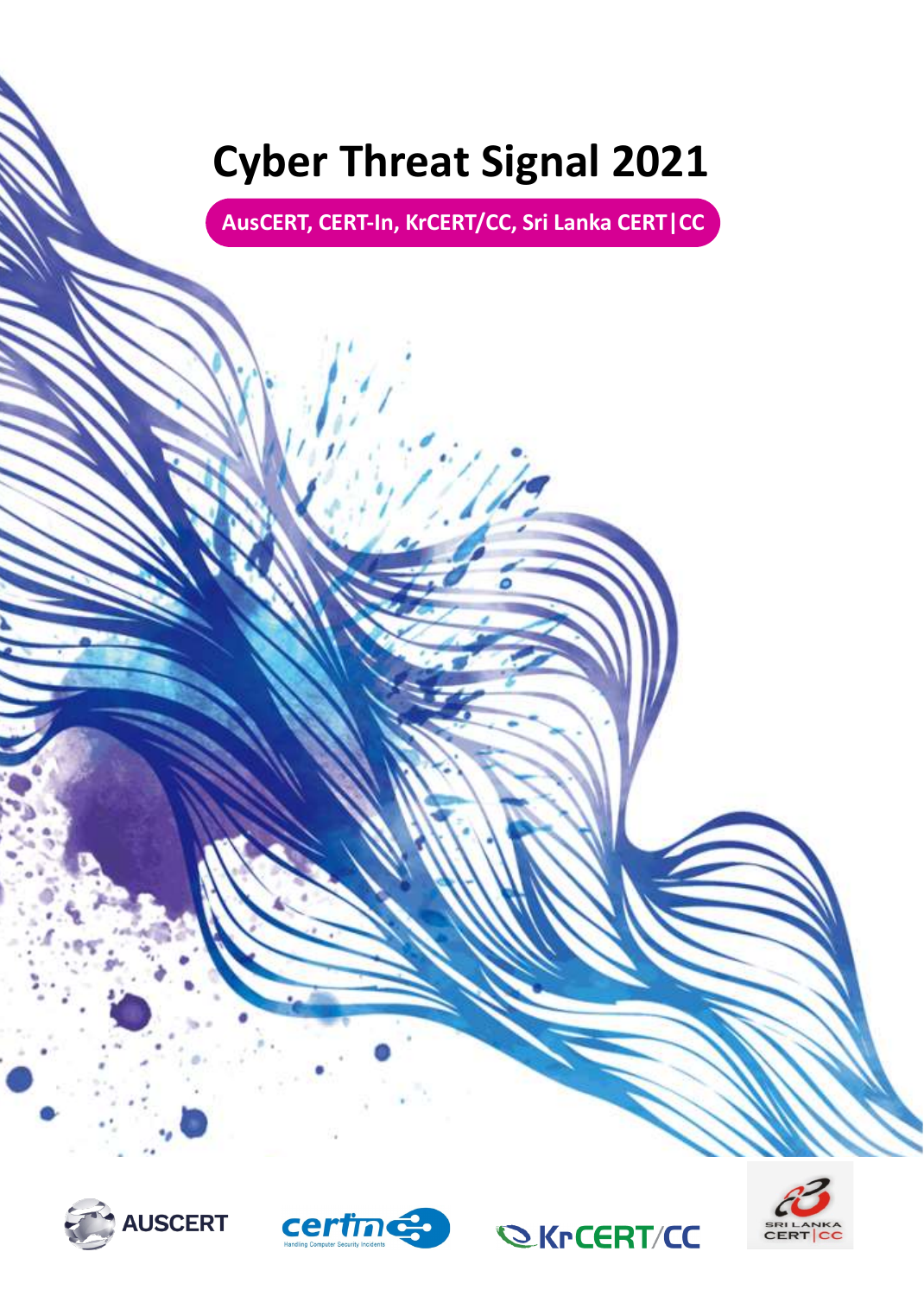# **CONTENTS**

**Overview** 

Global Common Cyber Threat Outlook

National Cyber Threat Outlook

How to protect yourself from cyber threats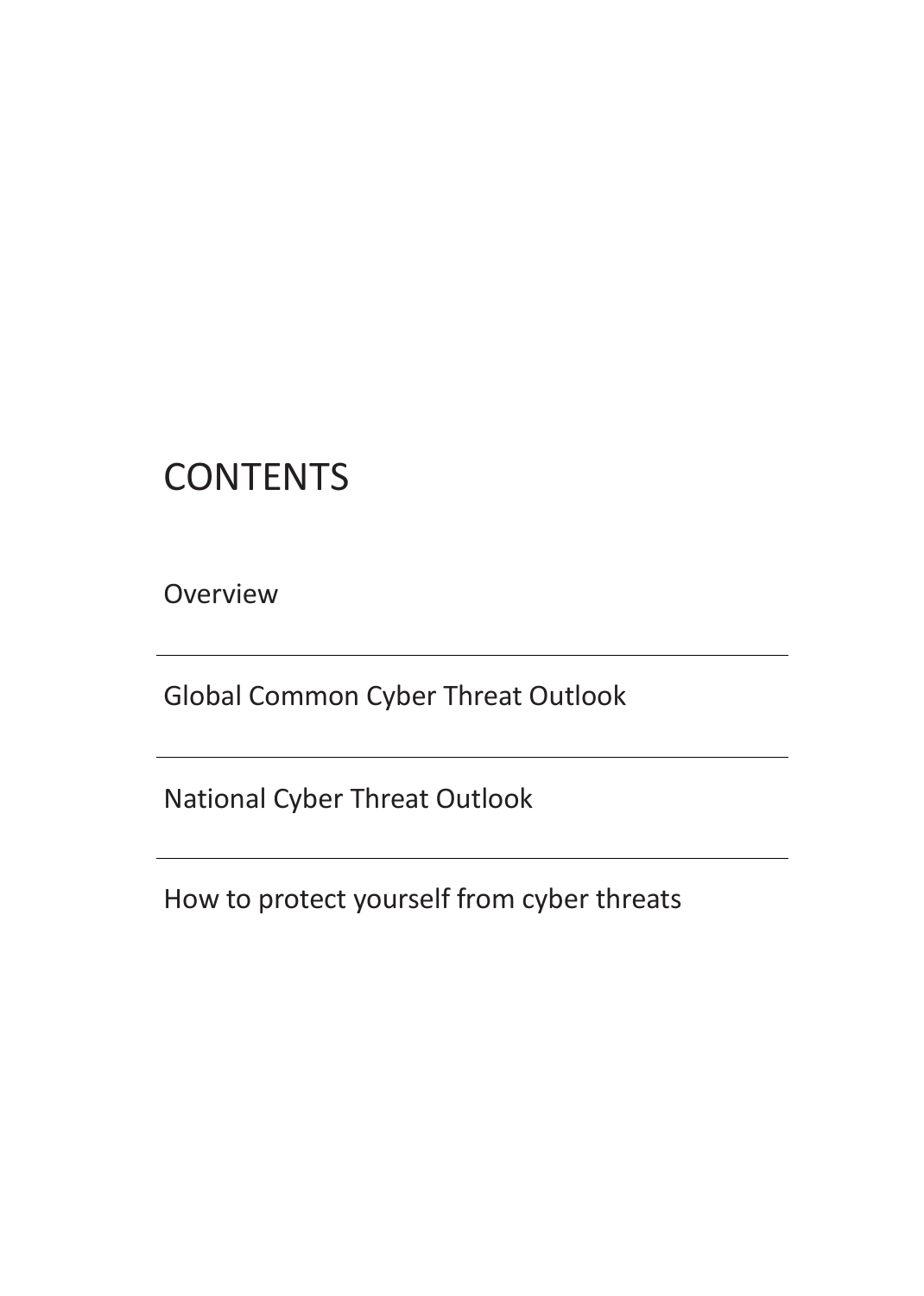#### **Global Common Cyber Threat Outlook**

Targeted ransomware attacks becoming more common and more damaging

- $\ddot$  Attacks targeting specific targets, such as governments and businesses.
- $\ddot{\phantom{1}}$  Surge of ransomware attacks in various industrial sectors such as service, manufacturing and healthcare.
- $\ddot{+}$  New aggressive methods to demand ransom, threatening to publish data and encrypting files.

#### **National Cyber Threat Outlook**

- 1. Transformation of Malspam to Masspearing (Australia, AusCERT)
- $\pm$  The introduction of 'masspearing' combining personalized emails and spam campaigns.
- $\ddot{+}$  Emotet malware on the rise through spam campaigns.
- $\ddot{\phantom{1}}$  Personalized attacks on specific targets within an organization using leaked data such as emails, contract information, etc.
- 2. Cyber-Attacks due to COVID-19 Pandemic Induced Work Culture (India, CERT-In)
- $\triangleq$  Attacks targeting teleworkers through malicious websites and emails containing malicious attachments.
- $\ddot$  Growing risk of corporate data leakage from endpoint devices due to increased teleworking.
- $\ddot{*}$  Attempts to infiltrate corporate networks through remote network environments, such as vulnerable VPNs
- 3. Surge of second attacks using dark web data leaks (Republic of Korea, KrCERT/CC)
- $\overline{\phantom{a}}$  As dark web markets expand, transactions of sensitive information grow.
- $\ddot{+}$  Surge in sales of network access authorization information such as VPN and RDP due to the recent teleworking trend.
- $\ddot{*}$  Attackers collaborate to lower threshold and expand scale of attack

4. Increasing sophisticated BEC(Business email compromises) (Sri Lanka, Sri Lanka CERT|CC)

- $\overline{\phantom{a}}$  Attacks targeting export and import businesses.
- $\downarrow$  Use of phishing, spear phishing, etc., to attack corporate mail.
- $\triangleq$  Sophisticated attacks, such as sending spoofed or compromised payment information to partner accounts of companies.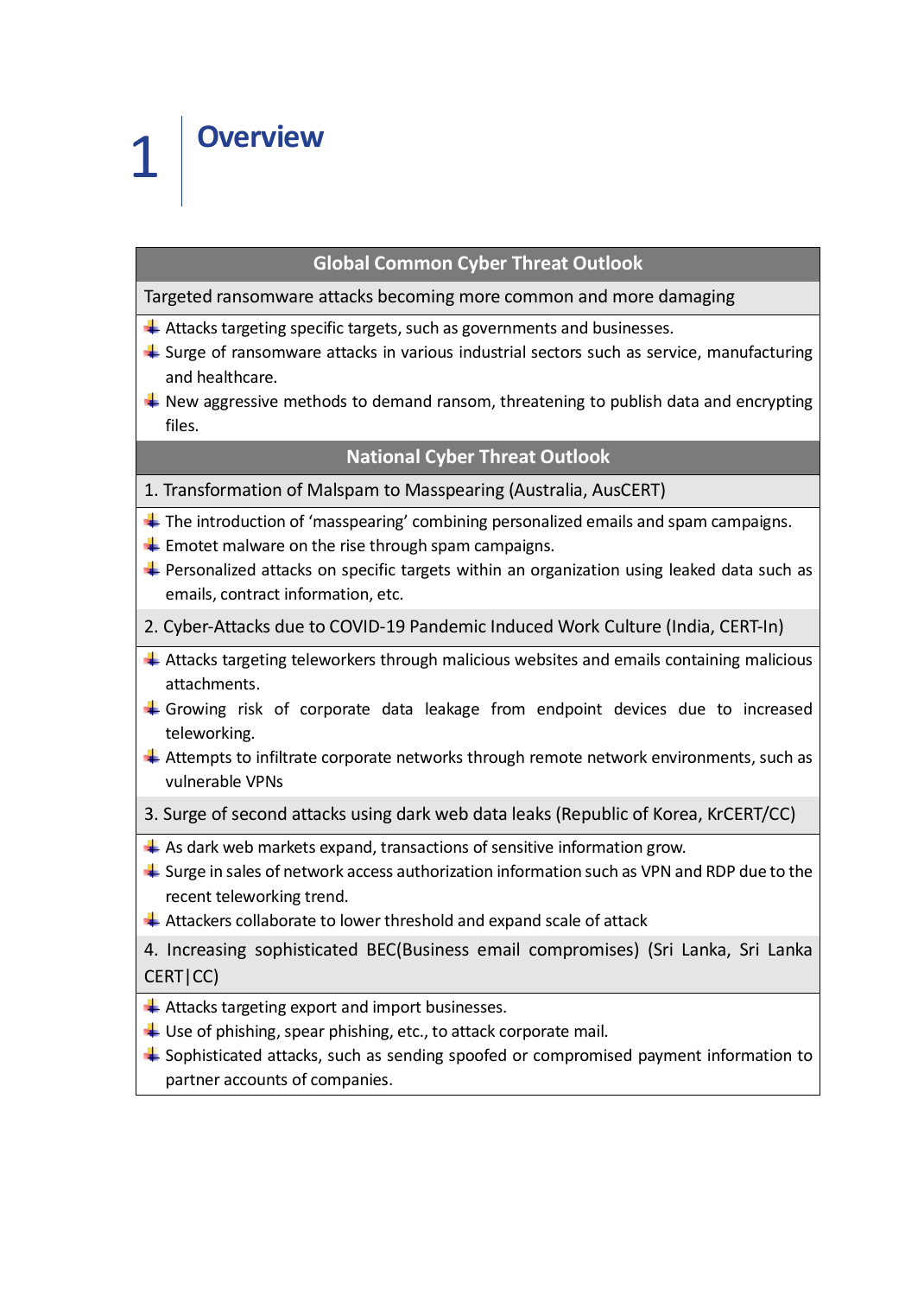# 2 **Global Common Cyber Threat Outlook**

### **1) Targeted ransomware attacks becoming more common and more damaging (common trend)**

- $\ddot$  Attacks targeting specific targets, such as governments and businesses.
- $\frac{1}{2}$  Surge of ransomware attacks in various industrial sectors such as service, manufacturing and healthcare.
- $\frac{1}{2}$  New aggressive methods to demand ransom, threatening to publish data and encrypting files.

#### **Cyber Threat Outlook**

 In the wake of the COVID-19 pandemic, ransomware attacks were prevalent in 2020 using Trojans disguised as legitimate files, emails exploiting the remote working systems, and attacks on Remote Desktop Protocol(RDP).<sup>[1](#page-3-0)</sup> With attackers now experimenting with different forms of ransomware for bigger scales of ransom, there has been a shift in the pattern of attacks. In 2021, both the scope of ransomware targets and the scale of damage inflicted by attacks are expected to increase.

 A major trend in ransomware is the proliferation of targeted attacks in a variety of industries. Some of the recent ransomware victims have included the British foreign exchange company Travelex<sup>[2](#page-3-1)</sup>, the American GPS equipment manufacturer Garmin<sup>[3](#page-3-2)</sup>, the Japanese automaker Honda<sup>[4](#page-3-3)</sup> and Dusseldorf University Hospital in Germany<sup>[5](#page-3-4)</sup>. As seen from these examples, ransomware attacks have expanded in various sectors such as service, manufacturing, and healthcare. In particular, a new ransomware named Snake targeting industrial control systems has evolved into the cyber landscape, indicating that all industries will now potentially become ransomware targets.[6](#page-3-5)

It is also expected that attackers will resort to stronger extortion methods for greater financial

<span id="page-3-0"></span> $1$  https://www.kroll.com/en/insights/publications/cyber/ransomware-attack-trends-2020

<span id="page-3-1"></span><sup>2</sup> https://www.wsj.com/articles/travelex-outage-blamed-on-ransomware-attack-11578422140?page=2

<span id="page-3-2"></span> $3$  https://www.bbc.com/news/technology-53531178

<span id="page-3-3"></span><sup>4</sup> https://www.bbc.com/news/technology-52982427

<span id="page-3-4"></span><sup>5</sup> https://securityboulevard.com/2020/09/patient-dies-after-ransomware-attack-on-dusseldorf-hospital/

<span id="page-3-5"></span> $^6$  https://ics-cert.kaspersky.com/alerts/2020/06/17/targeted-attacks-on-industrial-companies-using-snake-ransomware/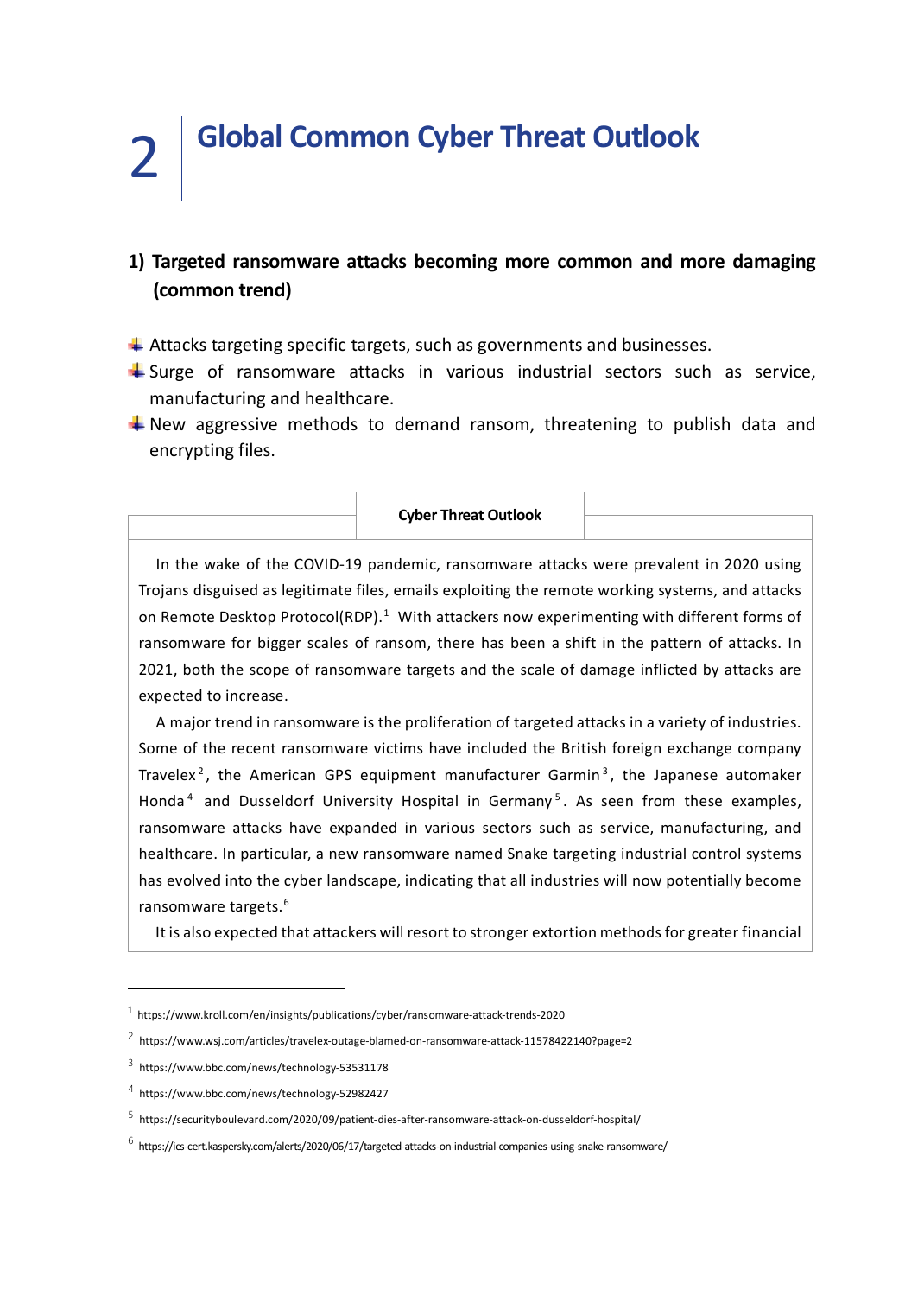gain. The Maze ransomware is the first ransomware that introduced an extra way to create leverage against victims by stealing data while encrypting it. The attackers then threaten to publish the data if the victim decides not to pay. Recently, there has also been reports of a Sodinokibi ransomware variant which seeks out point of sale (PoS) systems and collect credit card information.<sup>[7](#page-4-0)</sup> As such, attackers have been getting more aggressive in in their extortion methods, threatening to leak sensitive information and making various attempts to generate a second-stage payload, leading to growing damages by ransomware in the future.

<span id="page-4-0"></span> $7$  https://symantec-enterprise-blogs.security.com/blogs/threat-intelligence/sodinokibi-ransomware-cobalt-strike-pos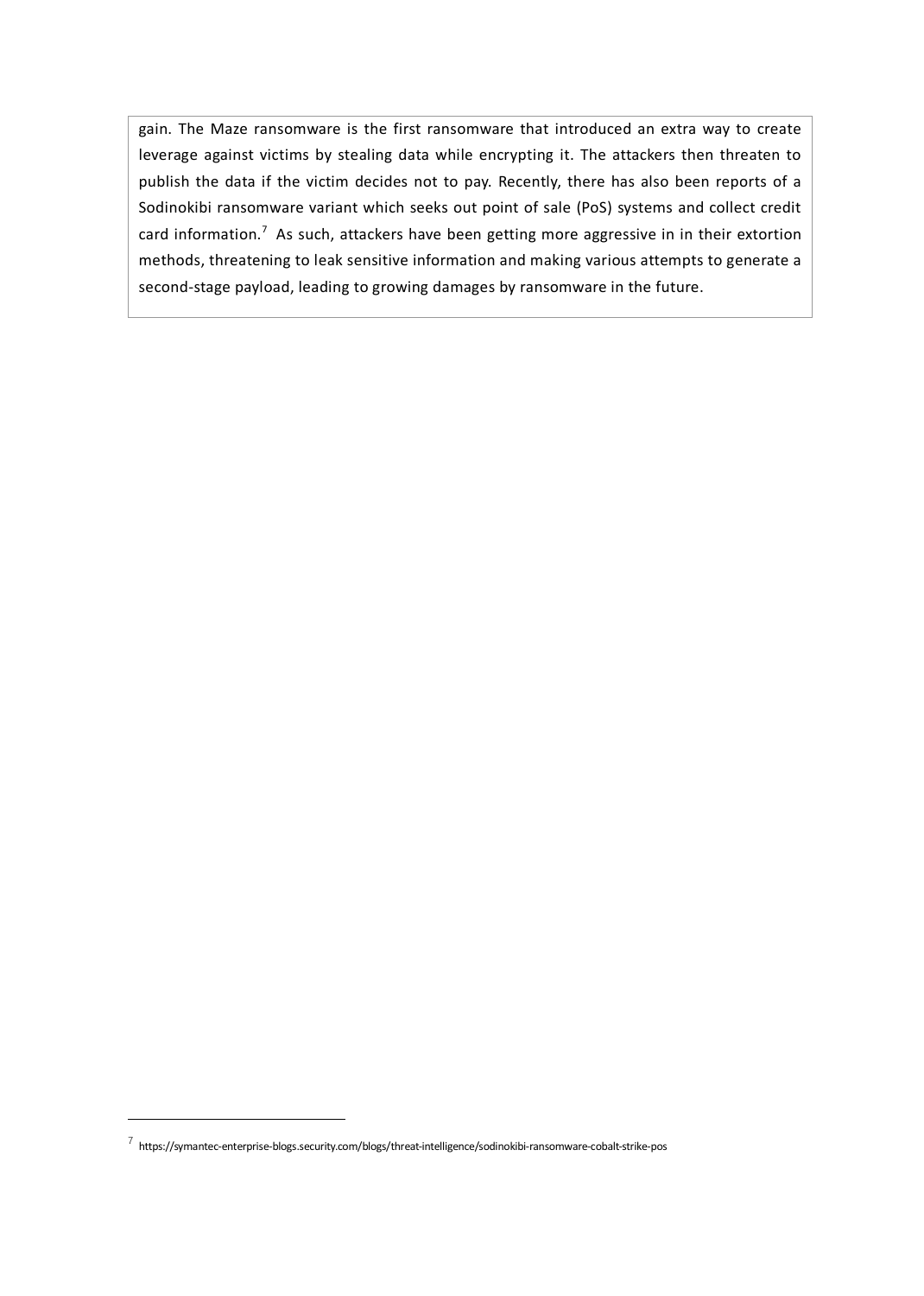# **1) Transformation of Malspam to Masspearing (Australia, AusCERT)**

- The introduction of 'masspearing' combining personalized emails and spam campaigns.
- $\triangleq$  Emotet malware on the rise through spam campaigns.

 $\overline{1}$ 

Personalized attacks on specific targets within an organization using leaked data such as emails, contract information, etc.

 $\overline{\phantom{a}}$ 

|                                                                                                                | <b>Cyber Threat Outlook</b> |  |
|----------------------------------------------------------------------------------------------------------------|-----------------------------|--|
|                                                                                                                |                             |  |
| Spear phishing attempts are becoming increasingly sophisticated by the day. In recent years,                   |                             |  |
| there has been a proliferation of personalized attacks on specific targets and the attacks are                 |                             |  |
| likely to continue evolving further. Hackers obtain internal information on specific targets                   |                             |  |
| through the dark web, social networks, media, etc., and use such data to carry out precise and                 |                             |  |
| credible attacks. In addition, stolen corporate data such as financial information and contract                |                             |  |
| details are then used to send out malware spam emails to the corporate accounts or clients in                  |                             |  |
| a new trend dubbed 'masspearing'. Against this backdrop, the growing use of Emotet malware                     |                             |  |
| attacks is accelerating the spread of malicious emails <sup>8</sup> . Emotet is a Trojan that first functioned |                             |  |
| as a banking trojan aimed at downloading additional payload through modules or malware after                   |                             |  |
| gaining access to a system. Once Emotet infects a system, it spreads itself by ransacking the                  |                             |  |
| contacts list and sending malspam to all the contacts. These attacks are often used as a                       |                             |  |
| springboard for secondary attacks such as ransomware and data theft and therefore require                      |                             |  |
| even further vigilance.                                                                                        |                             |  |

<span id="page-5-0"></span><sup>8</sup> https://www.malwarebytes.com/emotet/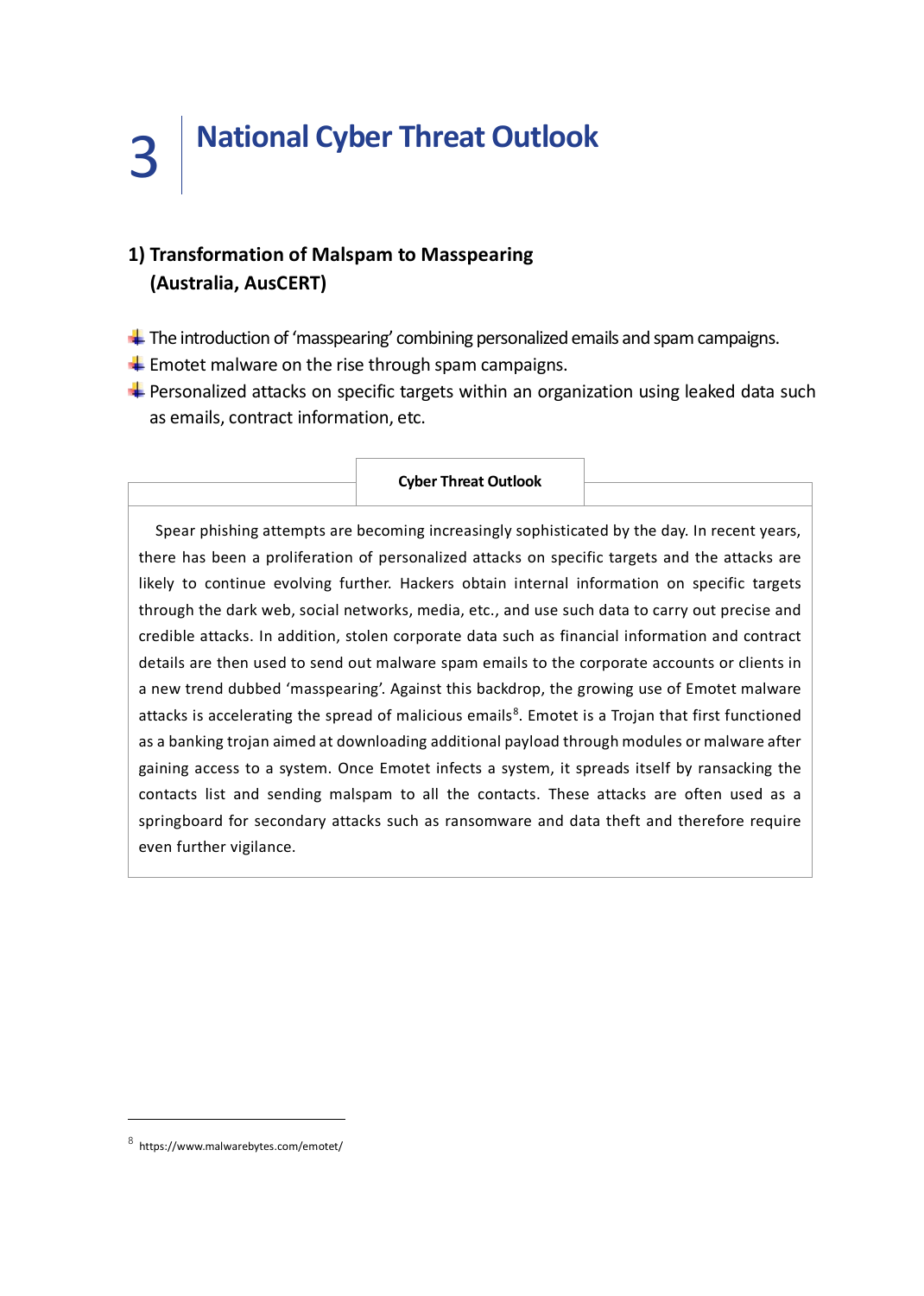# **2) Cyber-Attacks due to COVID-19 Pandemic Induced Work Culture (India, CERT-In)**

- $\ddot{+}$  Attacks targeting teleworkers through malicious websites and emails containing malicious attachments.
- $\ddot{+}$  Growing risk of corporate data leakage from endpoint devices due to increased teleworking.
- $\ddot{*}$  Attempts to infiltrate corporate networks through remote network environments, such as vulnerable VPNs.

#### **Cyber Threat Outlook**

In 2020, the COVID-1[9](#page-6-0) pandemic has resulted in a 600% increase in cybercrime worldwide<sup>9</sup>. As social distancing became essential and ushered in a 'non-contact' work culture, digitization has accelerated in all industries including sectors such as healthcare and education. This shift has also led to an expansion in the scope of cyberattacks. In particular, attacks exploiting vulnerable telecommuting environment are on the rise. Malware attacks have occurred in the form of sending email with malicious attachments to teleworkers or inducing them to access malicious websites. Because many teleworkers use their own personal devices to telework, these devices are relatively easy to attack. Because these personal devices would now hold corporate confidential information as well as personal account information, they have become tempting targets for hackers. Reports have also shown an increasing number of attempts to infiltrate corporate networks through remote access attacks such as exploiting weak VPN connections. In addition, because design of Security controls & monitoring systems may make it difficult to telework, it can be difficult to detect and respond to attacks in a timely manner, potentially causing significant damage. Therefore, greater efforts and measures are needed to enhance the security awareness of teleworkers and bolster the security of remote working environments.

<span id="page-6-0"></span> $9$  https://purplesec.us/resources/cyber-security-

statistics/#:~:text=81%25%20of%20cyber%20security%20experts,losses%20could%20exceed%20%241%20billion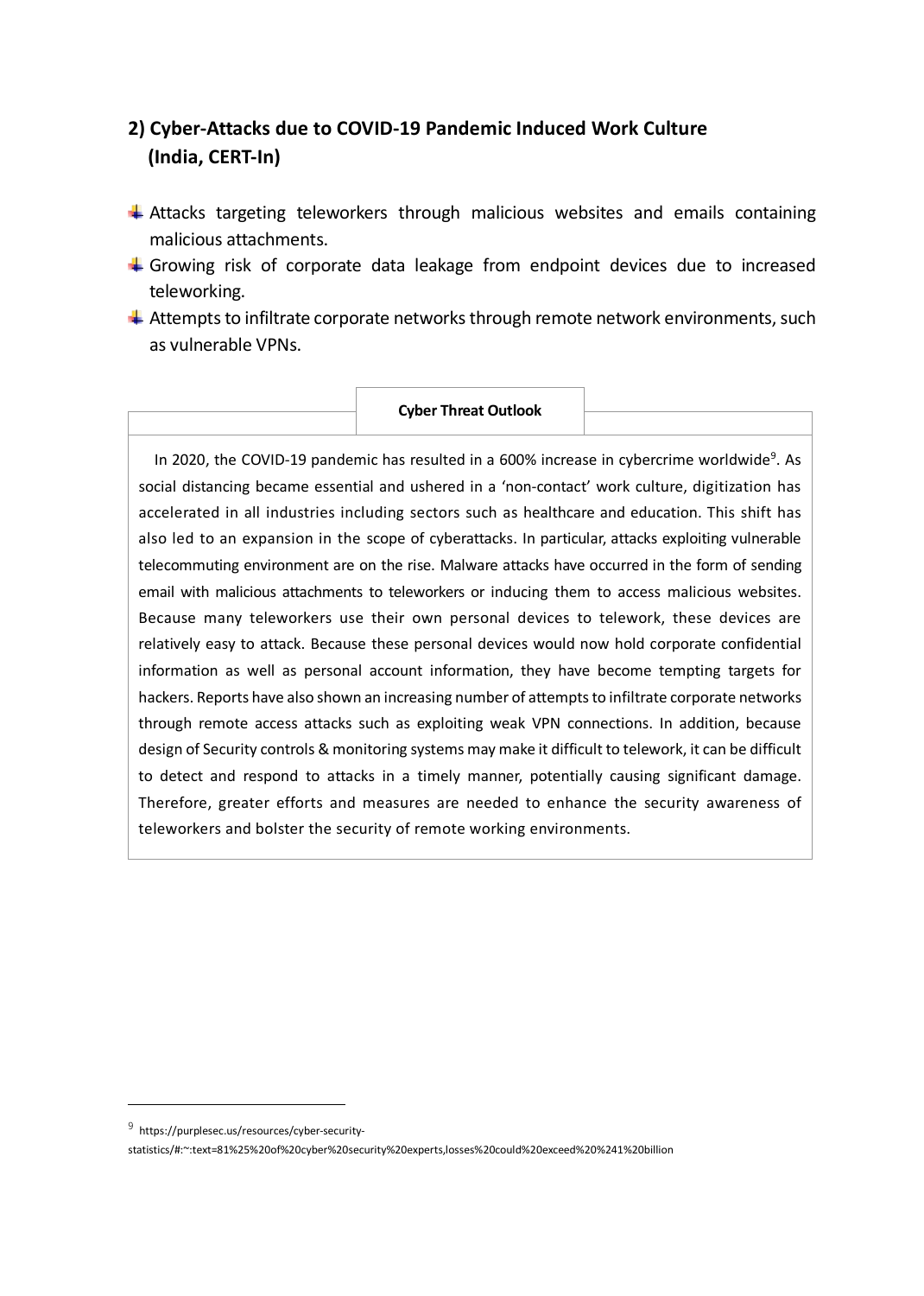## **3) Surge of second attacks using dark web data leaks (Republic of Korea, KrCERT/CC)**

- $\triangleq$  As dark web markets expand, transactions of sensitive information grow.
- $\triangleq$  Surge in sales of network access authorization information such as VPN and RDP due to the recent teleworking trend.
- $\triangleq$  Attackers collaborate to lower threshold and expand scale of attack.

#### **Cyber Threat Outlook**

As transactions in the dark web market increase $10$  and the scale of cyber criminal organizations expands, attackers are taking to the darknets, with the aim of obtaining larger profits. In fact, on the dark web, individual cyber criminals can reportedly earn up to \$2 million per year, and the total market size is said to reach \$1.5 trillion<sup>11</sup>. A wide variety of sensitive information is currently sold and bought in the dark web including domain administration accounts, banking and financial accounts, as well as social media and online streaming service accounts<sup>[12](#page-7-2)</sup>. In addition to ransomware attacks, this information can be exploited for credential stuffing and spear phishing, leading to even bigger attacks. Information collected through such attacks are then traded through the dark web again, leading to even more cyber crimes. With the recent increase in teleworking due to the COVID-19 pandemic, VPN (Virtual Private Network) and RDP (Remote Desktop) account information, which can exploited to penetrate corporate networks, are also becoming popular. In particular, these accounts are preferred by attackers because they are easy to collect by exploiting vulnerabilities of specific VPN products that have not been patched, or through brute force attacks, and can be used to completely control the system.<sup>[13](#page-7-3)</sup> In addition, attackers are now collaborating to expand the scale of their attacks and to lower the threshold of attacks. They do so by selling network access rights rather than simply selling vulnerability execution codes or leaked information.<sup>[14](#page-7-4)</sup> Such collaboration will further reinforce attack techniques and methods, and damage is expected to grow further.

<span id="page-7-0"></span> $10$  https://www.dailysecu.com/news/articleView.html?idxno=116411

<span id="page-7-2"></span><span id="page-7-1"></span><sup>11</sup> https://www.boannews.com/media/view.asp?idx=85536&page=7&kind=1

<sup>12</sup> https://www.boannews.com/media/view.asp?idx=89662

<span id="page-7-3"></span><sup>13</sup> https://www.itworld.co.kr/insight/110782

<span id="page-7-4"></span> $14$  https://www.boannews.com/media/view.asp?idx=91766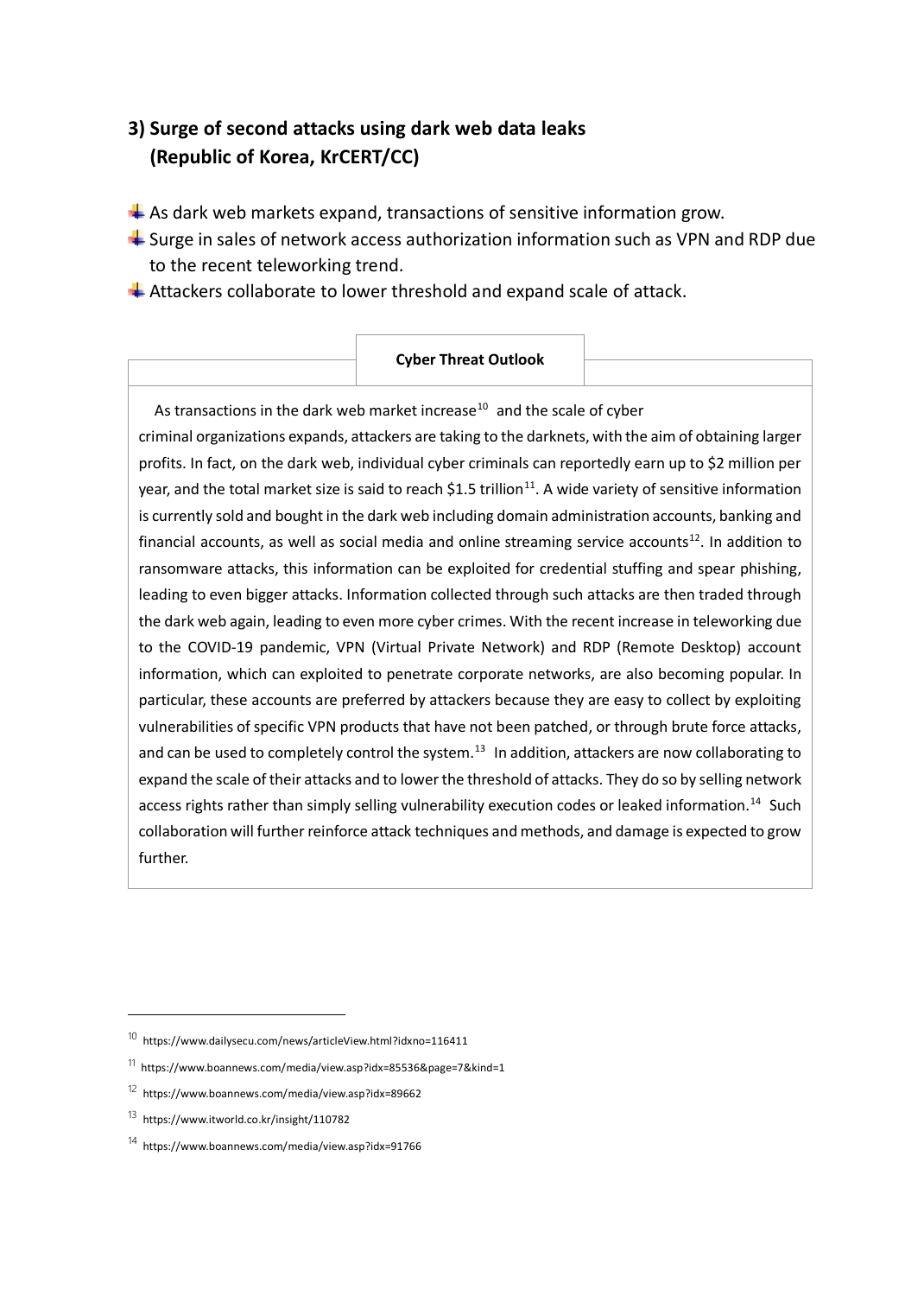# **4) Increasing sophisticated BEC(Business email compromises) (Sri Lanka, Sri Lanka CERT|CC)**

- $\overline{\phantom{a}}$  Attacks targeting export and import businesses.
- $\downarrow$  Use of phishing, spear phishing, etc., to attack corporate mail.
- $\triangleq$  Sophisticated attacks, such as sending spoofed or compromised payment information to partner accounts of companies

#### **Cyber Threat Outlook**

This year, Sri Lanka has reported more than double the number of business email breaches (BEC) compared to last year. The number is expected to increase even further in 2021. In particular, import and export businesses, or international trade companies, were targeted due to the fact that many of them use email to conduct wire transfer payments. In recent years, hackers have refined their attack strategies, such as targeting the corporate mail through phishing or spear phishing in advance of an attack. Through a pre-attack, hackers change the settings for receiving and sending email, monitor the contents of the e-mail exchange with the account, and then intercept the payment information when the account sends the invoice. Because the invoice is outwardly a 'clean' email with no links or attachments, the company wires the fund as instructed without suspecting. These attacks are difficult to detect and require closer attention because of the potential scale of damage. In addition, even more sophisticated and intelligent attempts are expected in the future, such as impersonating a partner to change the details of a contract or to demand an urgent payment.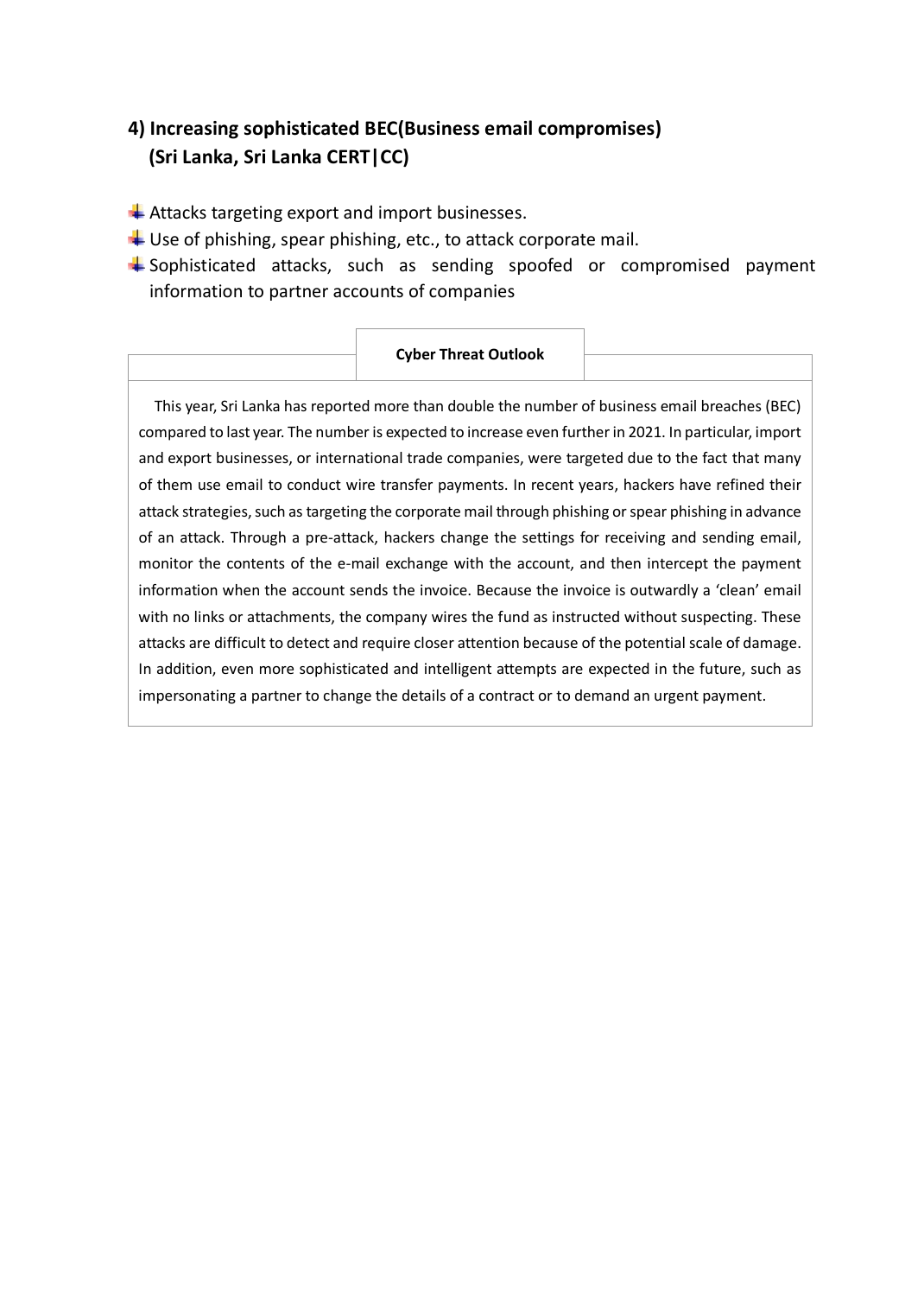# 4 **How to protect yourself from cyber threats**

#### **1) Ransomware**

- $\blacktriangleright$  Perform regular backup of all the critical information to minimize the loss.
- $\ddot{\phantom{1}}$  Check regularly for the integrity of the information stored in the databases.
- $\frac{1}{2}$  Maintain updated Antivirus/ End point protection software.

#### **2) Masspearing**

- $\downarrow$  Do not open suspicious attached files of mail and URL.
- $\ddot{*}$  Keep the operating system and third party applications up-to-date with the latest patches.
- $\ddot{+}$  Disable macros in Microsoft Office products such as Word, Excel, etc.

### **3) COVID-19 cyber threats**

- $\downarrow$  Update VPNs, network infrastructure devices, and devices being used to remote into work environments with the latest software patches and security configurations.
- $\ddot{+}$  Change default passwords on your home Wi-Fi router to prevent hackers accessing your network.
- $\downarrow$  Use strong and unique passwords on every account and device.

### **4) Darkweb**

- $\downarrow$  Use strong passwords and change them frequently.
- $\bigcup$  Use multi-factor authentication.
- $\bigstar$  Keep updated to the latest version.

#### **5) BEC(Business email compromises)**

- $\ddot{\phantom{1}}$  Use email authentication technology.
- $\ddot{+}$  Strengthen reporting mechanism for suspicious email and incidents detected by users.